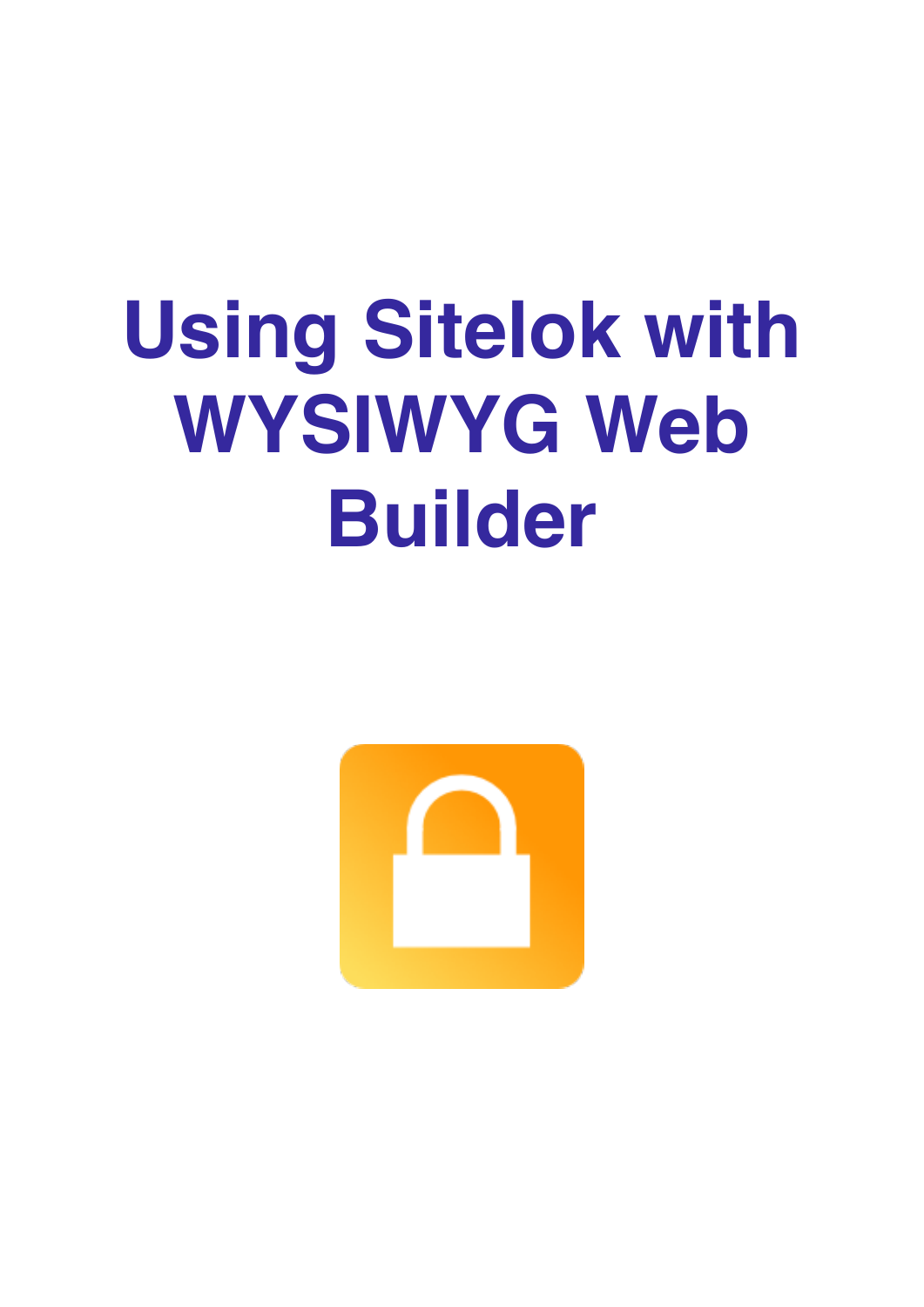#### **Using Sitelok with WYSIWYG Web Builder**

Copyright 2018 Vibralogix. All rights reserved.

This document is provided by Vibralogix for informational purposes only to licensed users of the Sitelok product and is provided on an 'as is' basis without any warranties expressed or implied.

Information in this document is subject to change without notice and does not represent a commitment on the part of Vibralogix. The software described in this document is provided under a license agreement. The software may be used only in accordance with the terms of that license agreement. It is against the law to copy or use the software except as specifically allowed in the license.

It is the users responsibility to ensure the suitability of Sitelok before using it. In no circumstances will Vibralogix be responsible for any loss or damage of data or programs as a result of using Linklok. Your use of Sitelok implies acceptance of these terms.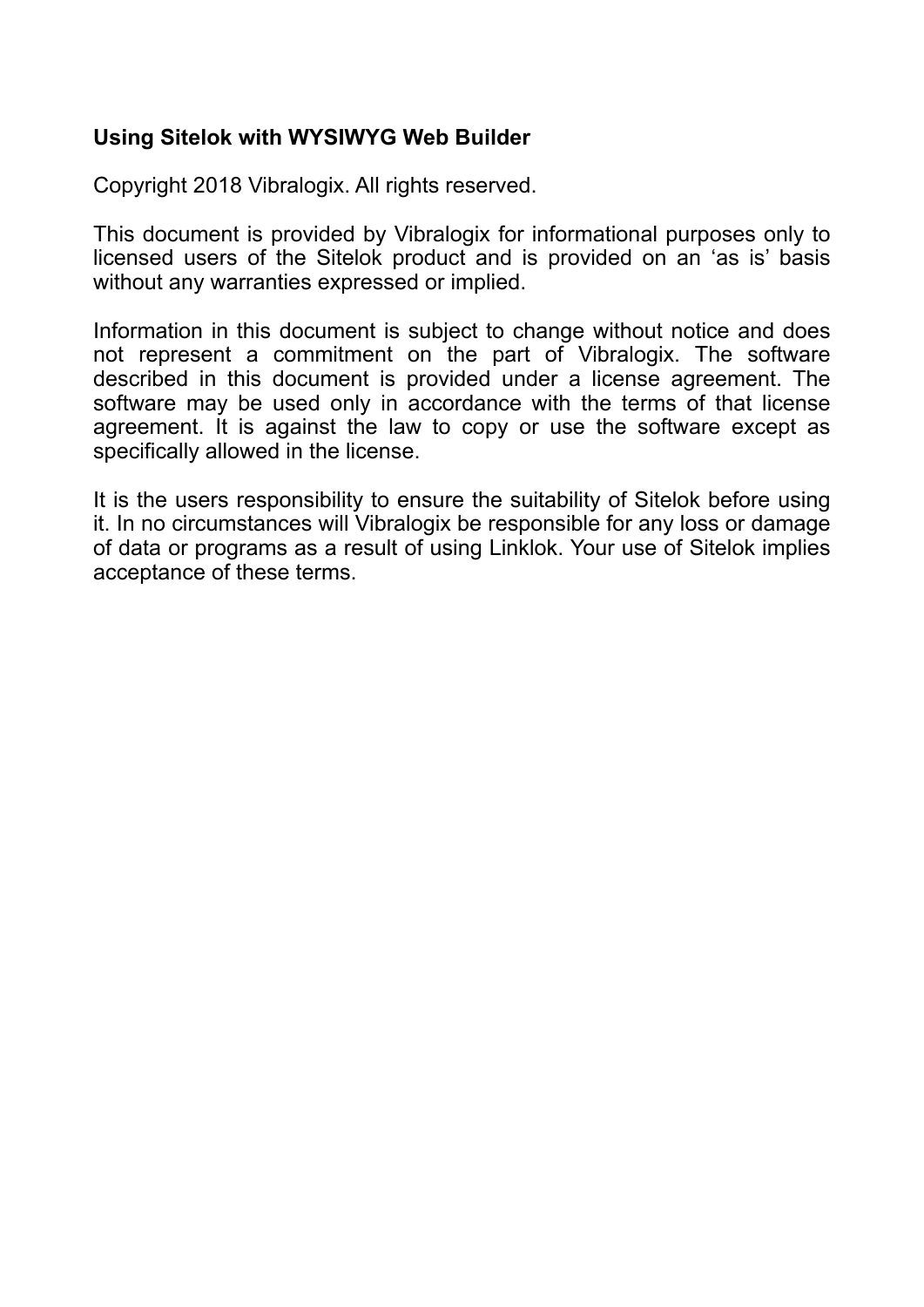# **Contents**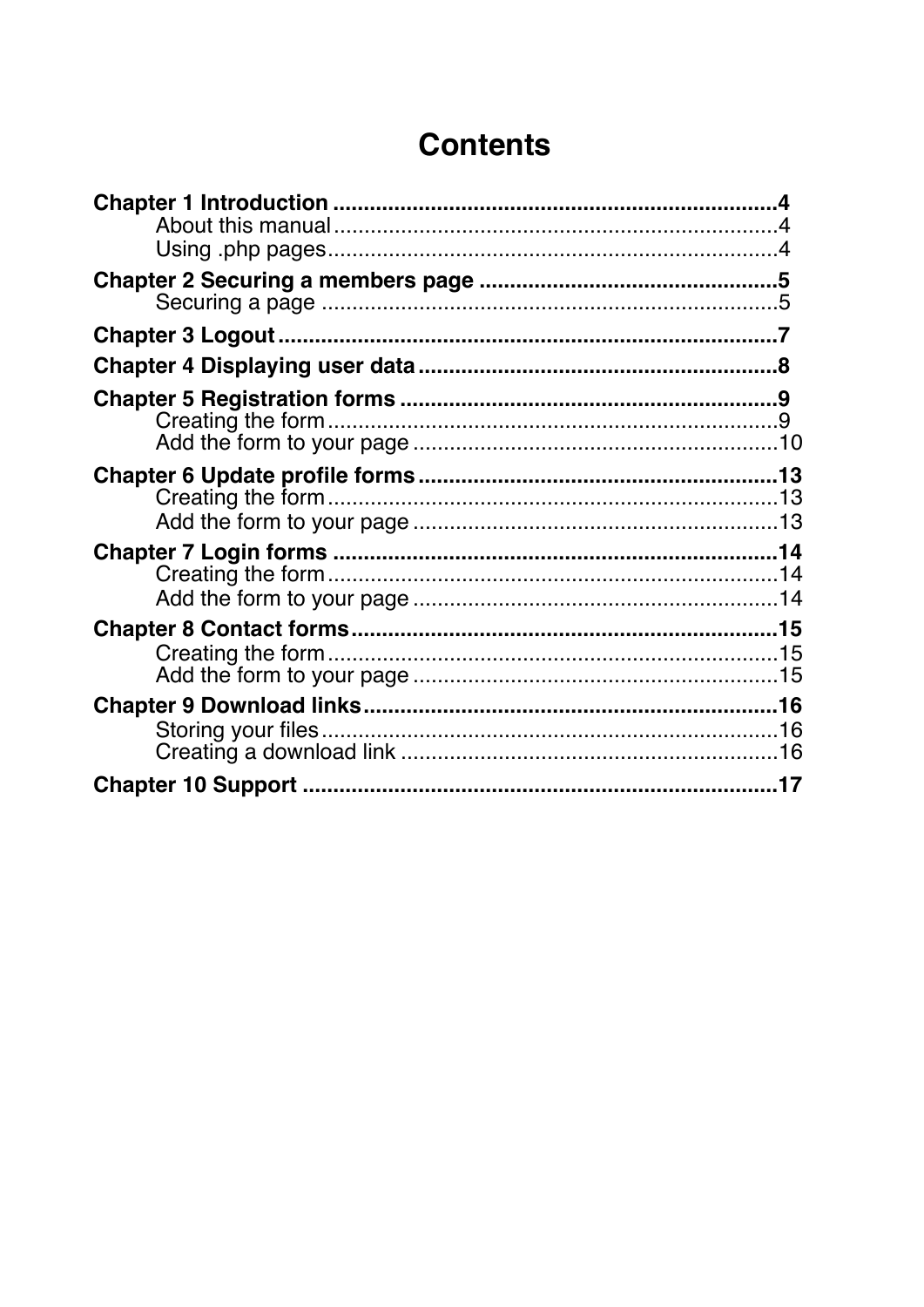# <span id="page-3-0"></span>**Chapter 1 Introduction**

# <span id="page-3-1"></span>**About this manual**

This manual has been written to help users of WYSIWYG Web Builder to integrate Sitelok in their projects. It is not meant to replace the main Sitelok Manual but really to explain WYSIWYG Web Builder specific points. We assume that you have installed Sitelok on your server already and that it is working properly. If you need any help with installation please let us know.

As Sitelok uses PHP you won't be able to test the functionality of your pages within WYSIWYG Web Builder so you must publish your site to test the pages.

We have written this manual based on WYSIWYG Web Builder 12 but other versions should have similar settings.

# <span id="page-3-2"></span>**Using .php pages**

Sitelok normally requires pages to have the php extension. PHP pages are exactly the same as HTML pages, just with a different page extension. WYSIWYG Web Builder make it easy to set the page type by going to Pages - Page properties in the menu. Just select PHP for the File extension.

If for some reason you can't change the extension of your pages, perhaps because its an existing site, then check with your hosting company as most servers can be set to allow PHP to be used inside .html pages. This way you don't have to rename the pages.

| <b>Page Properties</b> |                   |                       |   |                            |
|------------------------|-------------------|-----------------------|---|----------------------------|
| General                | Style             | Meta Tags             |   | Miscellaneous              |
| General                |                   |                       |   |                            |
| Title:                 |                   | <b>WWB</b> Template 2 |   |                            |
| Menu name:             |                   | index                 |   |                            |
| Page width:            |                   | 800                   | ÷ | <b>Target scre</b>         |
|                        | Page height:      | 788                   |   |                            |
|                        | File extension:   | php                   |   | Document t                 |
|                        | Favorites icon:   |                       |   |                            |
|                        | Apple touch icon: |                       |   |                            |
|                        | Page alignment:   | Center horizontally   |   |                            |
|                        |                   |                       |   | Don't publish this page    |
|                        |                   |                       |   | Don't synchronize this pay |
|                        |                   |                       |   | Don't include this page in |
|                        |                   |                       |   | Don't include this page in |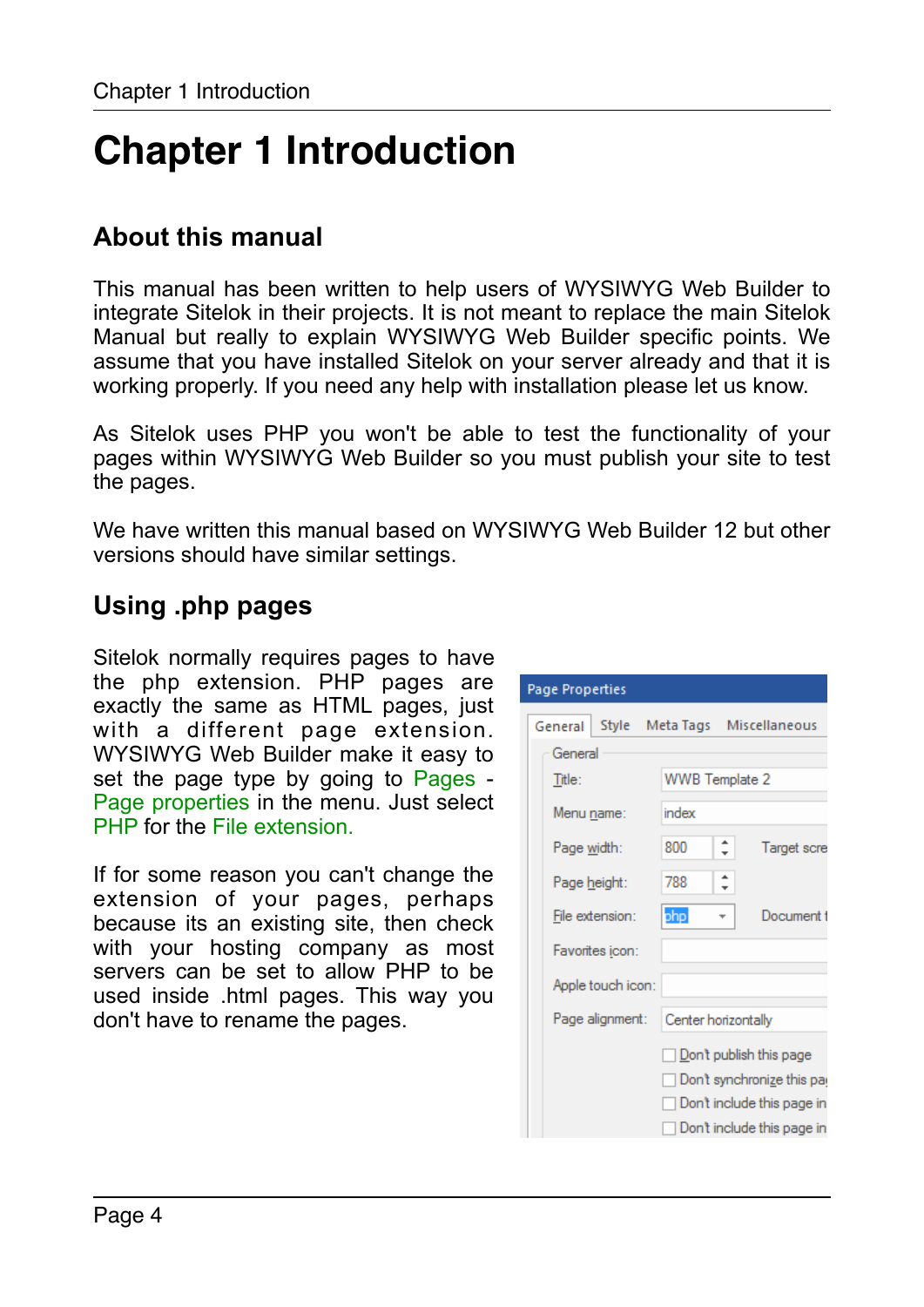# <span id="page-4-0"></span>**Chapter 2 Securing a members page**

### <span id="page-4-1"></span>**Securing a page**

Sitelok can secure .php pages on your site by simply adding a code snippet to the very top of the the page telling Sitelok which usergroups have access.

1) First of all create the page you want to secure. To secure it right click on the page and select Page HTML...

| ¥        | Cut              | $Ctrl+X$                                                                                                                                                                                                                             |
|----------|------------------|--------------------------------------------------------------------------------------------------------------------------------------------------------------------------------------------------------------------------------------|
| ĥ        | Copy             | $Ctrl + C$                                                                                                                                                                                                                           |
| ħ        | Paste            | $Ctrl + V$                                                                                                                                                                                                                           |
| 目        | Paste in Place   | Ctrl+Shift+V                                                                                                                                                                                                                         |
| ⊔∏       | Clone Page       |                                                                                                                                                                                                                                      |
| $\times$ | Delete           | Delete                                                                                                                                                                                                                               |
| 88       | Select All       | $Ctrl + A$                                                                                                                                                                                                                           |
|          | Insert           |                                                                                                                                                                                                                                      |
| Ľ        | Image            |                                                                                                                                                                                                                                      |
| т        | Text             |                                                                                                                                                                                                                                      |
| Ló       | Page Properties  | <b>Contract Contract Contract Contract Contract Contract Contract Contract Contract Contract Contract Contract Contract Contract Contract Contract Contract Contract Contract Contract Contract Contract Contract Contract Contr</b> |
| ₽        | Page HTML        |                                                                                                                                                                                                                                      |
| Ξþ       | Rename Page      |                                                                                                                                                                                                                                      |
| ыh       | Google Analytics |                                                                                                                                                                                                                                      |
| 油        | Meta Tags        |                                                                                                                                                                                                                                      |
|          |                  |                                                                                                                                                                                                                                      |

- 2) Select the Start of Page tab
- 3) In the box paste in this snippet.

```
<?php
$groupswithaccess="CLIENT";
require_once("slpw/sitelokpw.php");
?>
```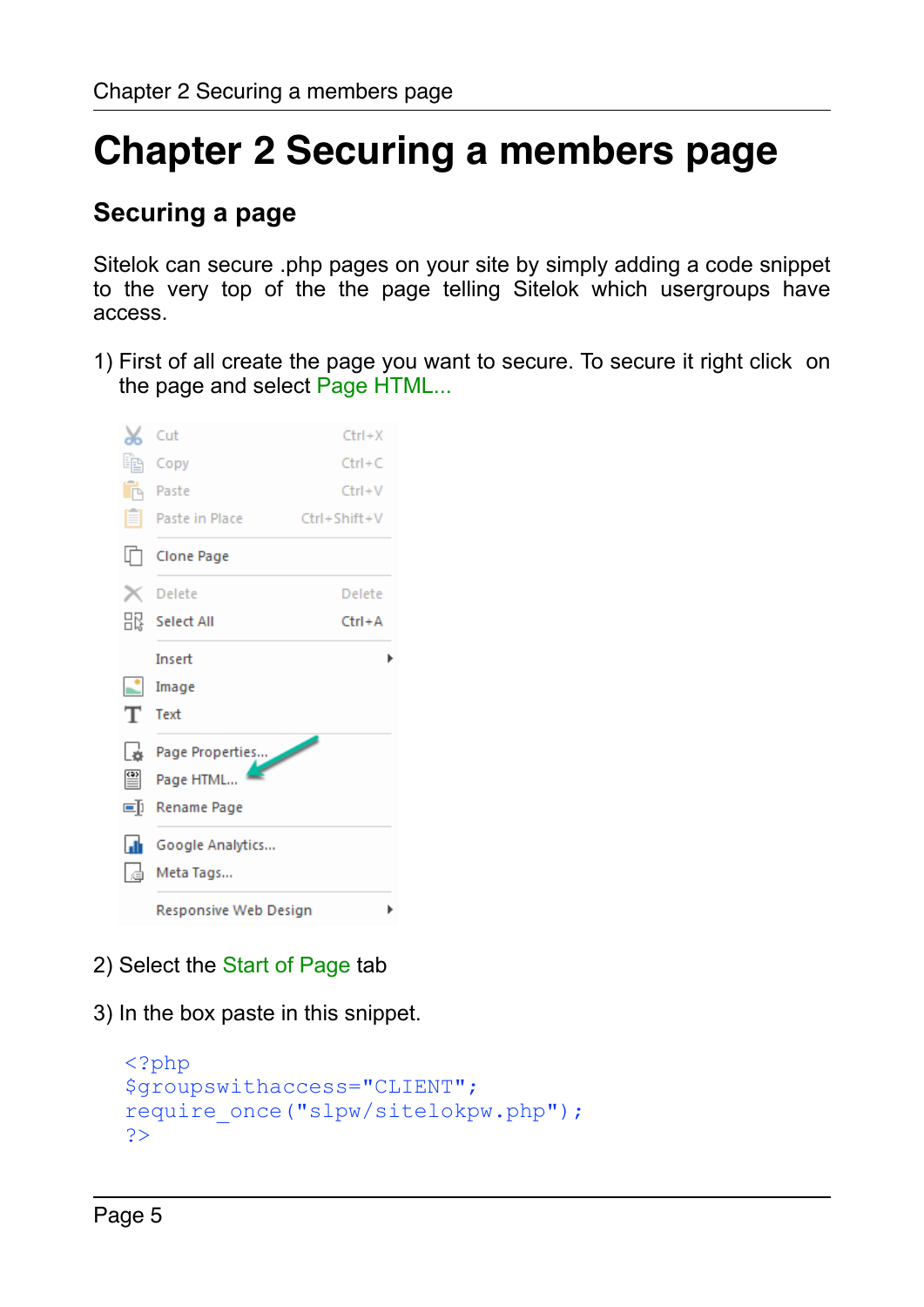This tells Sitelok to only allow access to members of the CLIENT usergroup. You can replace CLIENT with another group name or list multiple groups separated by commas.

| 92.<br>Page HTML                                                                                                                                                                                                                                                                                             | □<br>$\mathbf{x}$ |
|--------------------------------------------------------------------------------------------------------------------------------------------------------------------------------------------------------------------------------------------------------------------------------------------------------------|-------------------|
| Generated HTML:                                                                                                                                                                                                                                                                                              |                   |
| 1 DOCTYPE HTML PUBLIC "-//W3C//DTD HTML 4.01 Transitional//EN" "http://www.w3.org/TR/html4/loos A<br $2$ <html><br/>3<head><br/>4<title>WWB Template 2</title><br/>5<meta content="width=device-width, initial-scale=1.0" name="generator" viewport"=""/><br/>7<style type="text/css"></style></head></html> |                   |

Click OK to save the changes.

Please note that the above code assumes that your page is in the root of your site. If it is in a folder then you need to adjust the relative path to

```
require once("../slpw/sitelokpw.php");
```
Once a page has been secured a login form will appear when a user tries to access the page and they are not already logged in.

The default login form that appears can be styled in the Sitelok control panel in Forms - Default Login form style or can be replaced by your own custom login template (see the main Sitelok manual for details).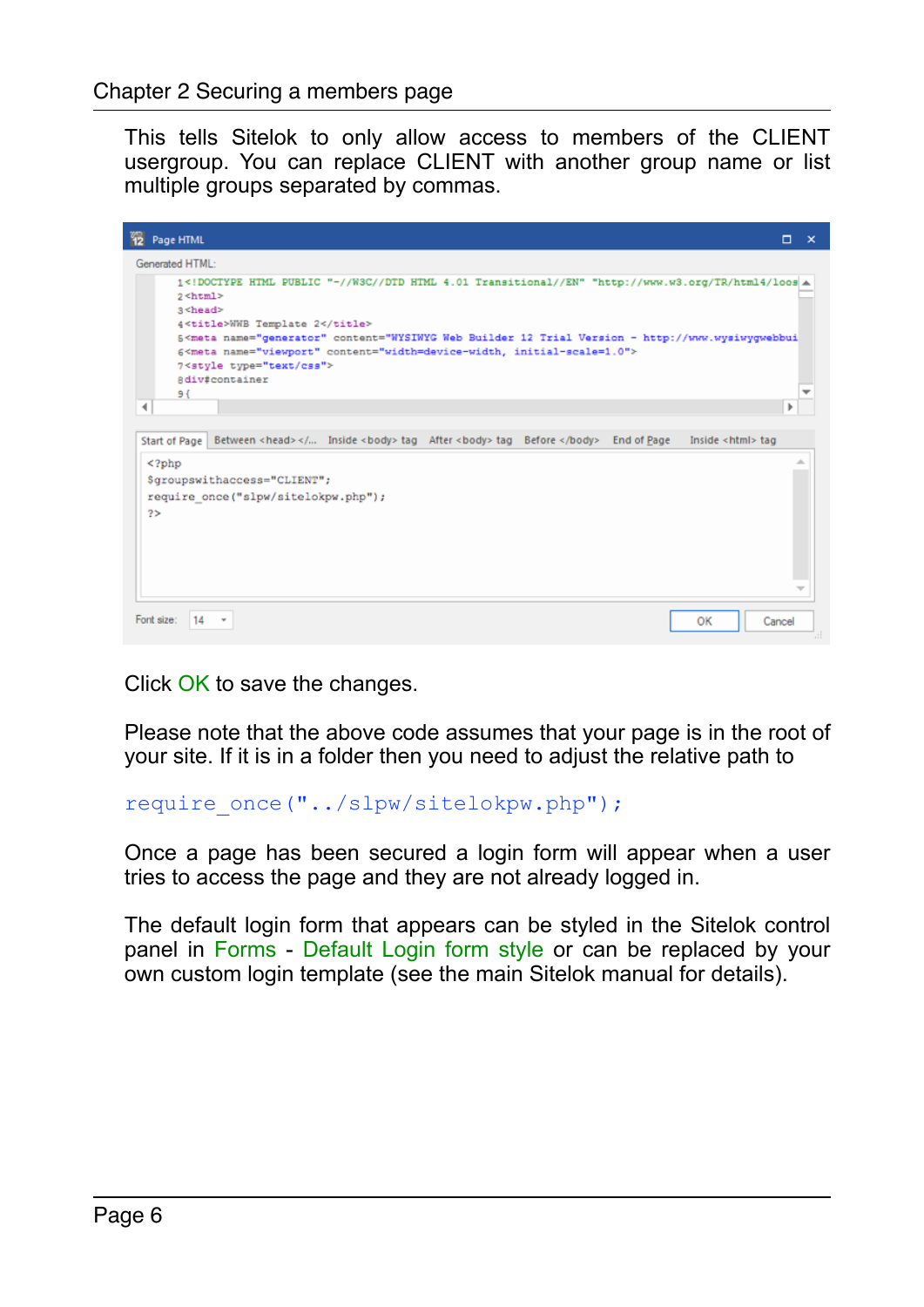# <span id="page-6-0"></span>**Chapter 3 Logout**

You can add a logout link to your site by creating a hyperlink that points to

/slpw/sitelokpw.php?sitelokaction=logout

When a user clicks a logout link they will be taken to the Logout page URL you have set in the Sitelok control panel (Tools - Configuration - Pages & templates)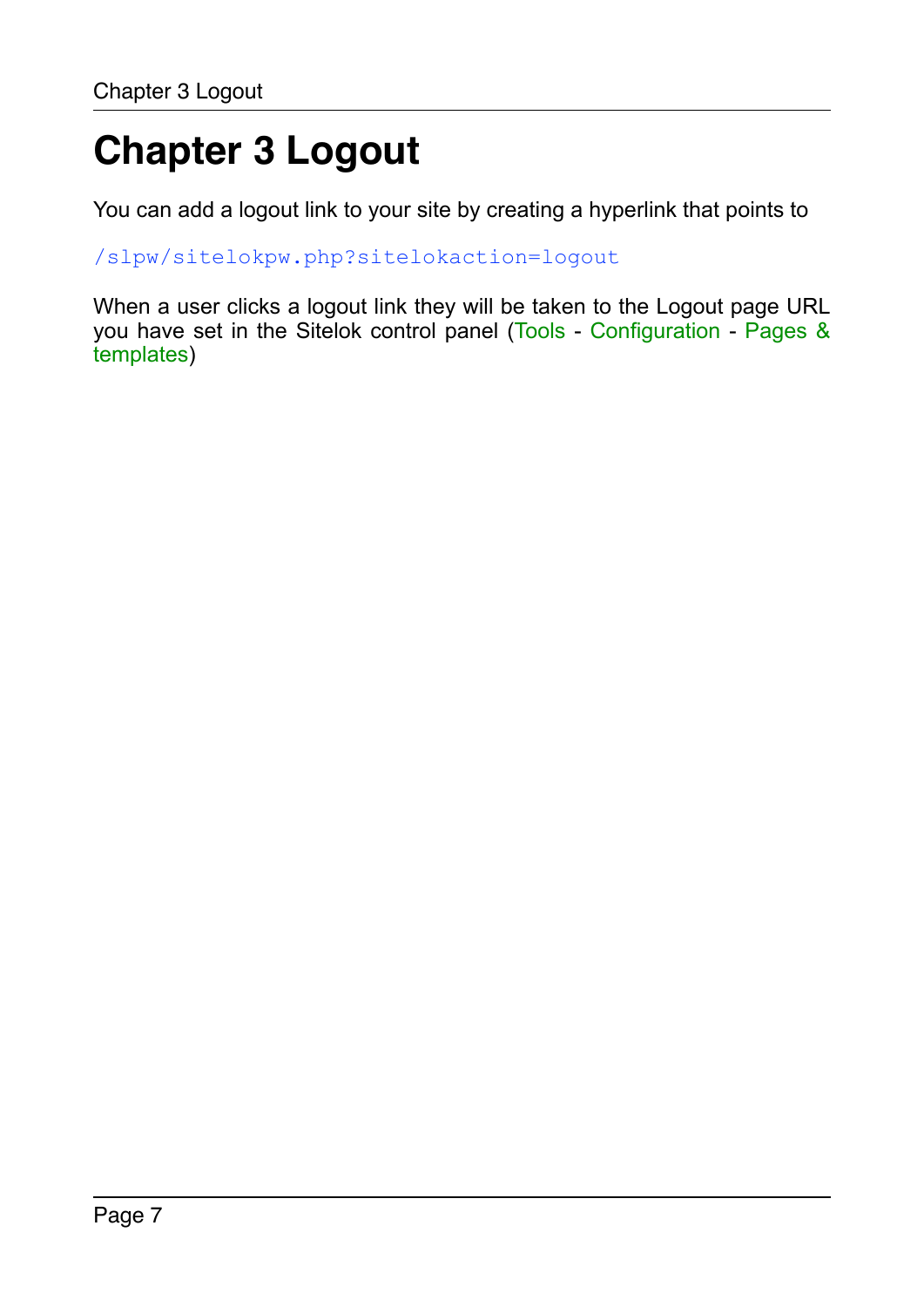# <span id="page-7-0"></span>**Chapter 4 Displaying user data**

Sitelok allows you to display any data stored in the users record. So for example you might like to display the users username.

To do this first of all add an HTML object to the page where you want the data to be displayed.

In the HTML box paste in the following snippet

<?php echo \$slusername; ?>

| <b>HTML Properties</b> |                                                            |    | $\Box$<br>×  |
|------------------------|------------------------------------------------------------|----|--------------|
| Description:           | Display usemame                                            |    | Resources    |
| Type:                  | Use <div> to set position and size of the HTML<br/>÷</div> |    |              |
| Overflow:              | Default<br>$\overline{\mathbf{v}}$                         |    |              |
| HTML:                  | 1 php echo \$slusername; ?                                 |    | ▴<br>╾       |
|                        | Import                                                     | OК | Cancel<br>Ħ. |

You can use the following snippets (see the manual for further details).

| Full name           | $\langle$ ?php echo \$slname; ?>  |                                                                |
|---------------------|-----------------------------------|----------------------------------------------------------------|
| Username            | php echo \$slusername; ?          |                                                                |
| First name          | php echo \$slfirstname; ?         |                                                                |
| Last name           | php echo \$sllastname; ?          |                                                                |
| Email               | $\langle$ ?php echo \$slemail; ?> |                                                                |
| Custom <sub>1</sub> | php echo \$slcustom1; ?           |                                                                |
|                     |                                   | for other custom fields replace the 1 in the snippet with 2 to |
|                     | 50.                               |                                                                |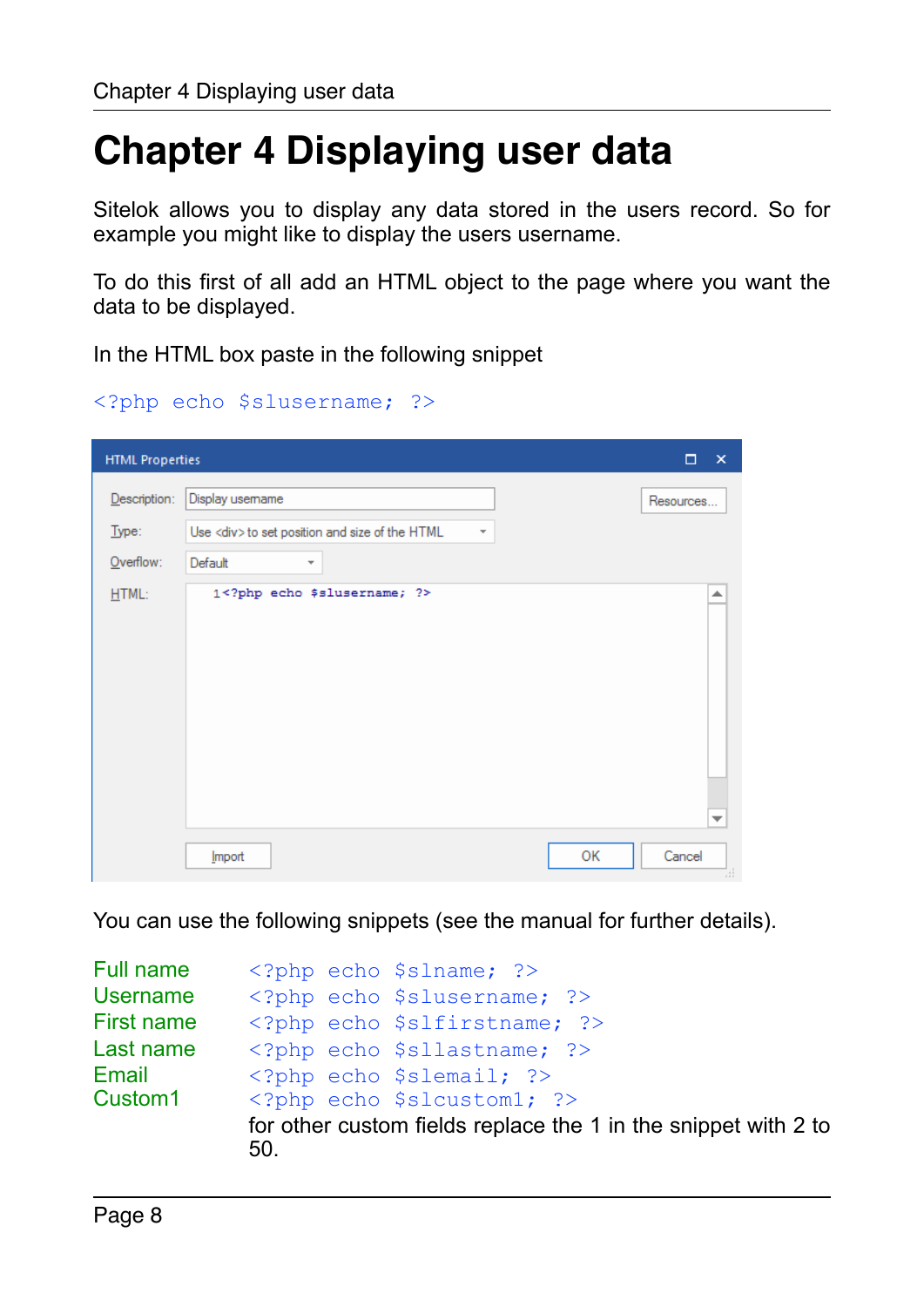# <span id="page-8-0"></span>**Chapter 5 Registration forms**

|                                                                                                    | <b>Register Here</b><br>Name <sup>*</sup> |  |
|----------------------------------------------------------------------------------------------------|-------------------------------------------|--|
|                                                                                                    | Email <sup>*</sup>                        |  |
| Copyright $\bigcirc$ 2014 by "Your Name"<br>All Rights reserved<br>E-Mail: yourname@yourdomain.com | Where did you hear about us               |  |
|                                                                                                    | <b>Register</b>                           |  |

A registration form is used to allow users to register for free access to your members area. It can also be used with the Sitelok Paypal plugin for paid access too.

## <span id="page-8-1"></span>**Creating the form**

In the Sitelok control panel go to Tools - Registration forms. Here you can either edit an existing form or create a new one. The form designer allows you to design and style the form as well as setting things like the usergroup to add the user to, the thank you page and also the email to be sent out.

When the form is how you want it click Save.

|    | Registration form designer form id:1 | <b>2</b> Dashboard > Registration forms > Registration form designer |  |
|----|--------------------------------------|----------------------------------------------------------------------|--|
| 区义 | Name <sup>*</sup>                    | ×<br>Form name                                                       |  |
|    |                                      | Example form                                                         |  |
| 区义 | Email <sup>*</sup>                   | + Form properties                                                    |  |
|    |                                      | + Form style                                                         |  |
| 区义 | Where did you hear about us          | + Button style                                                       |  |
|    | <b>Register</b>                      | + Selected field properties                                          |  |
|    | ÷                                    | <b>Save Changes</b><br>Return to form list<br>Return to dashboard    |  |

Although its usually straightforward the main Sitelok manual explains how to use the designer in more detail.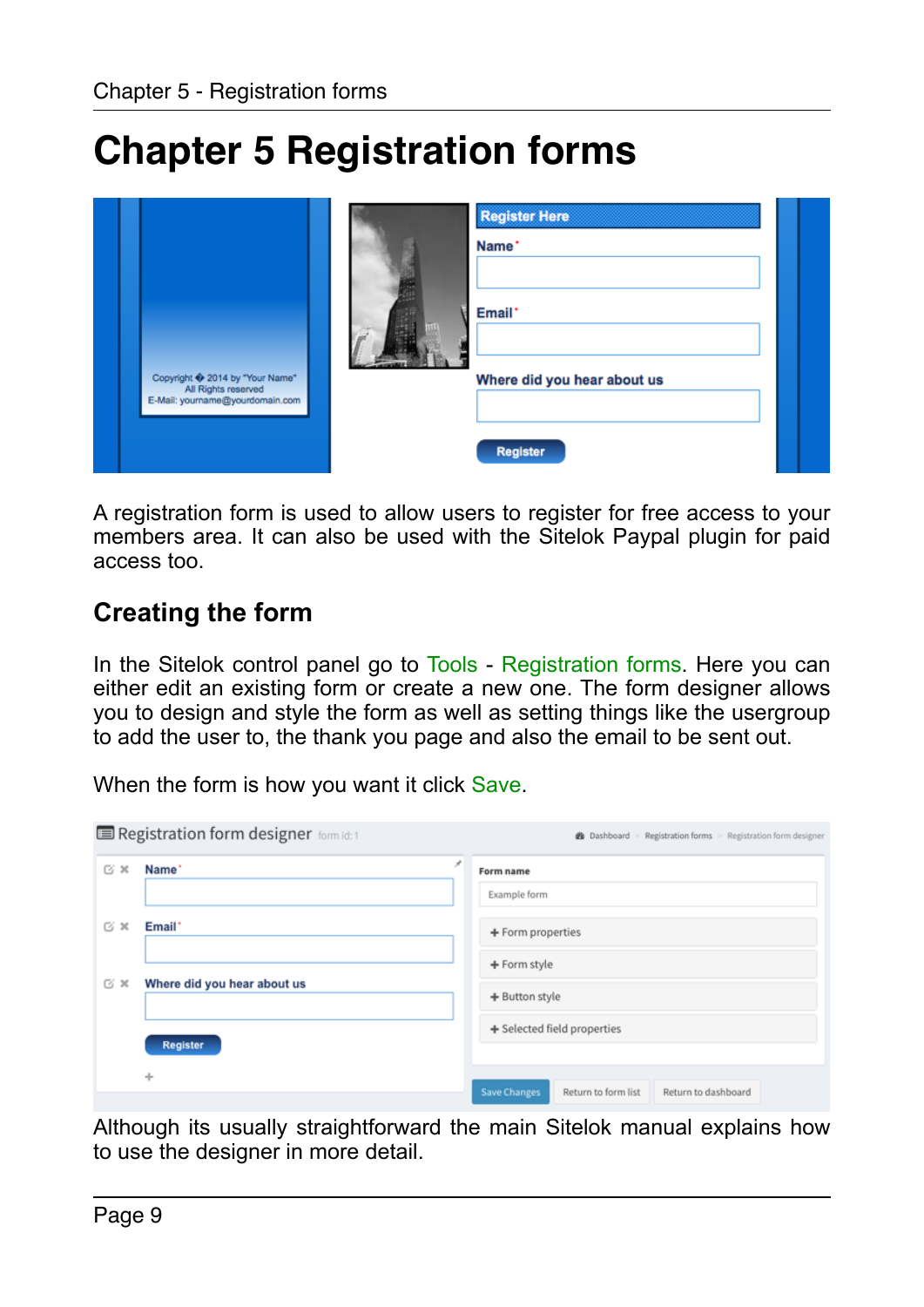## <span id="page-9-0"></span>**Add the form to your page**

To generate the code to add to your page click  $\Box$  next to the form. There are a few options for the generated code but unless you need to make custom changes to the form code you can just leave the defaults to embed the form in your page using the styles you set.

You will see the code snippet steps which you will add to your page as follows.

#### **Step 1**

Right click on the page and select Page HTML...



#### Select the Start of Page tab

In the box paste in the step 1 snippet.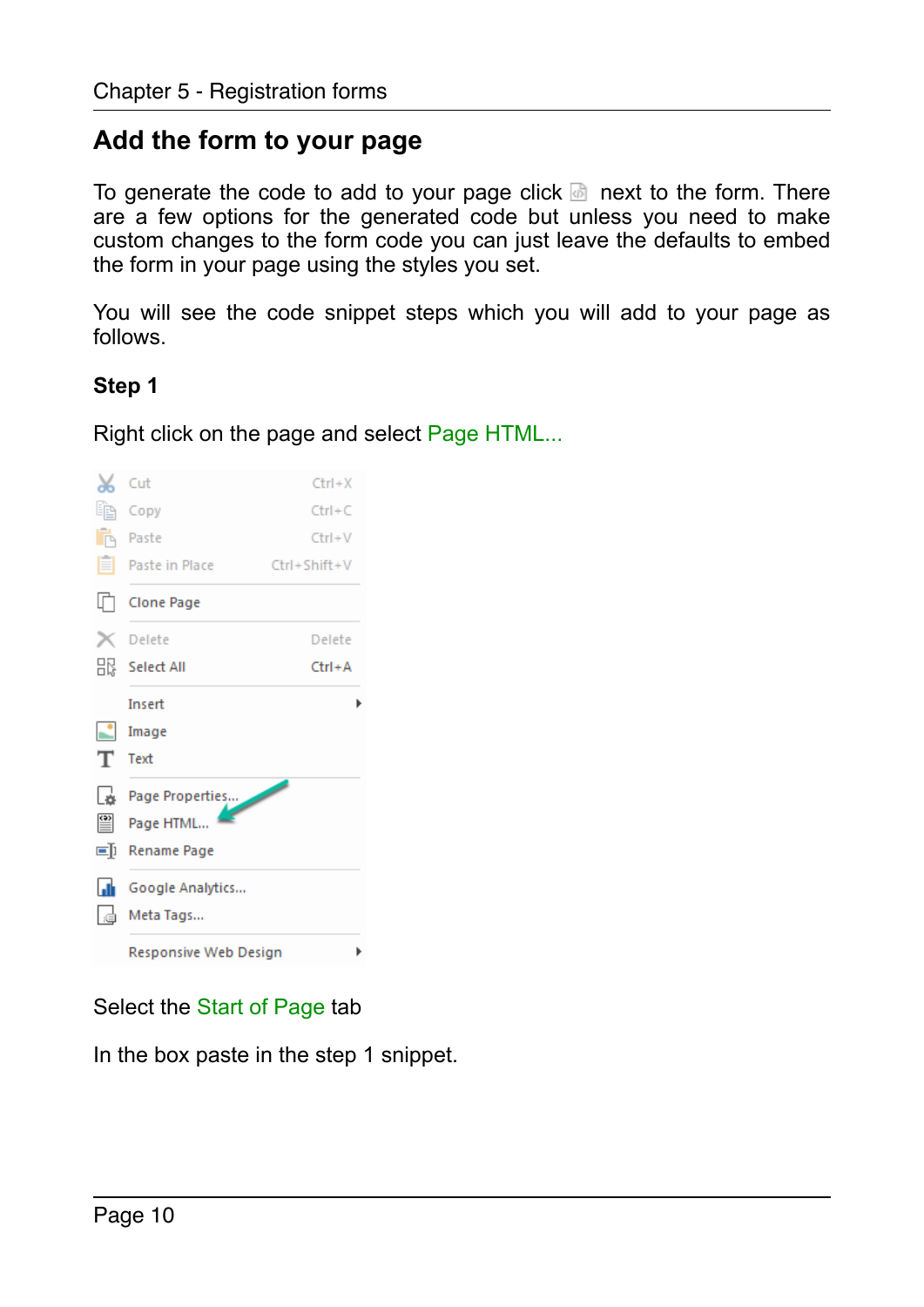#### Chapter 5 - Registration forms



#### **Step 2**

Select the Between <head> <head> tags tab and paste in the Step 2 snippet in the box. Click OK to save the changes.

| <sup>72</sup> Page HTML                                                                                                                                                                                                                                                                              | $\Box$<br>$\mathbf{x}$ |
|------------------------------------------------------------------------------------------------------------------------------------------------------------------------------------------------------------------------------------------------------------------------------------------------------|------------------------|
| Generated HTML:                                                                                                                                                                                                                                                                                      |                        |
| 1 HTML PUBLIC "-//W3C//DTD HTML 4.01 Transitional//EN" "http://www.w3.org/TR/html4/loos A<br $2$ <html><br/>3<head><br/>4<title>WWB Template 2</title><br/>5<meta content="width=device-width, initial-scale=1.0" name="generator" viewport"=""/><br/>7<style type="text/css"></style></head></html> |                        |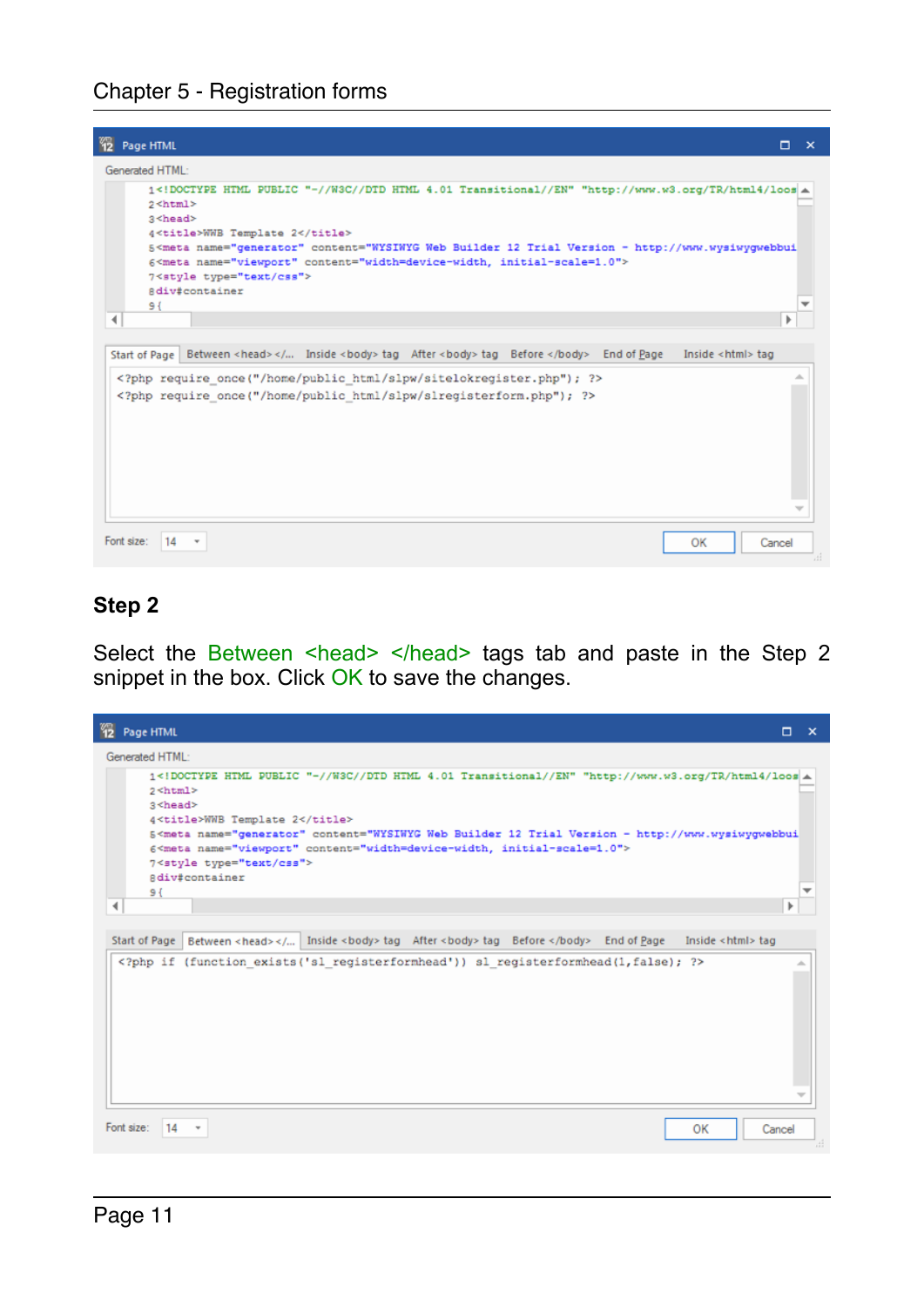#### **Step 3**

Add an HTML object to your page where you want the form to appear.

Paste the Step 3 snippet in the box and click OK to save the changes.



If you need to change the form you can do so in the form designer. The changes will appear automatically so you dont need to add the snippets to your page again or republish the page.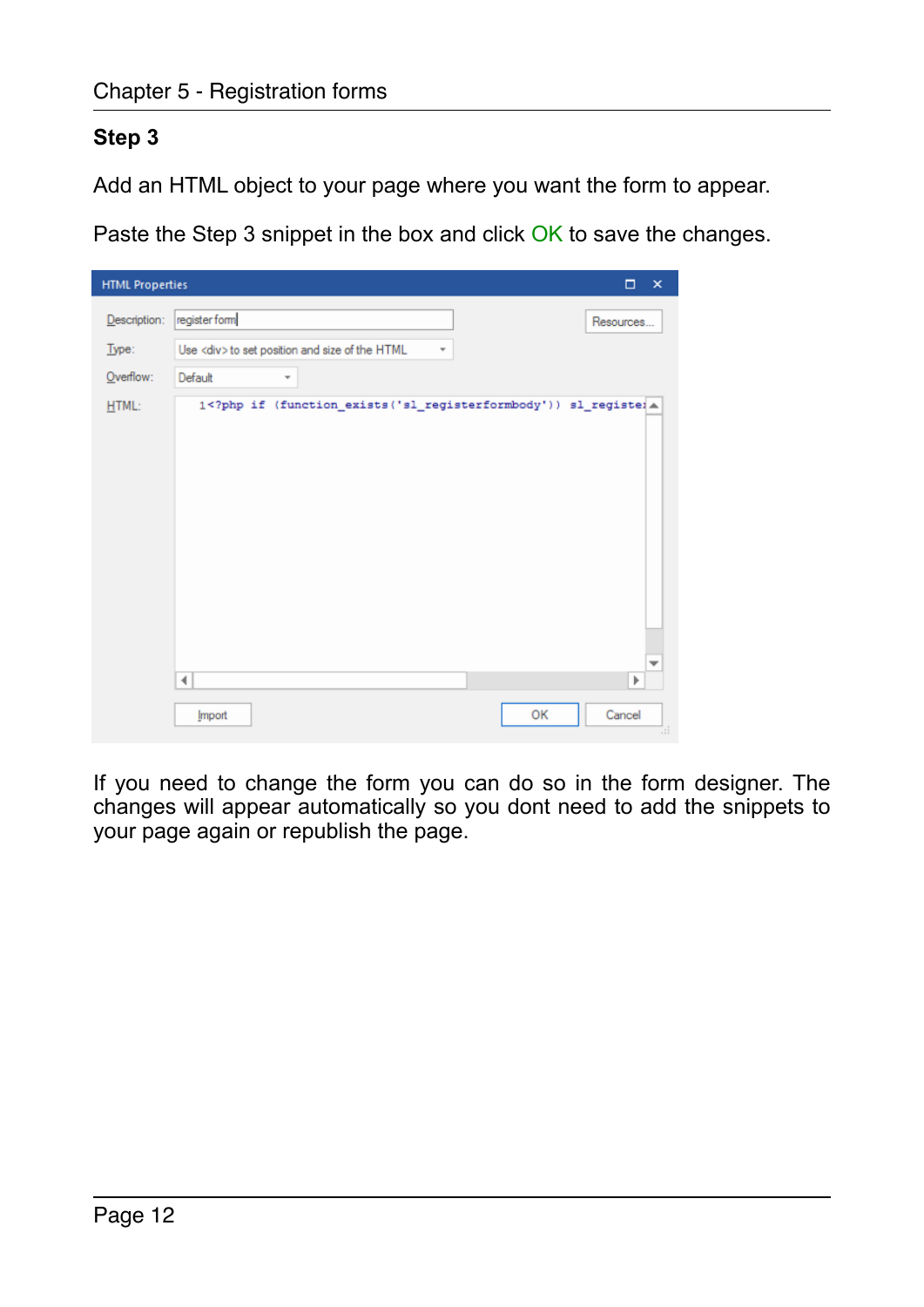# <span id="page-12-0"></span>**Chapter 6 Update profile forms**

An update profile form allows the user to update the details that you store about them such as their password and email address.

To create an update form follow these steps

### <span id="page-12-1"></span>**Creating the form**

In the Sitelok control panel go to Forms - Update profile forms. Here you can either use an existing form or create a new one. The form designer allows you to design and style the form as well as setting an optional thankyou page and emails to be sent. When the form is how you want it click Save.

Although its usually straightforward the main Sitelok manual explains how to use the designer in more detail.

It's also possible to write your own form code to use with Sitelok if you need to. The main Sitelok manual explains how to do that.

## <span id="page-12-2"></span>**Add the form to your page**

Adding an update profile form to your page is done in the same way as adding a registration form described earlier on page 10 (Add the form to your page).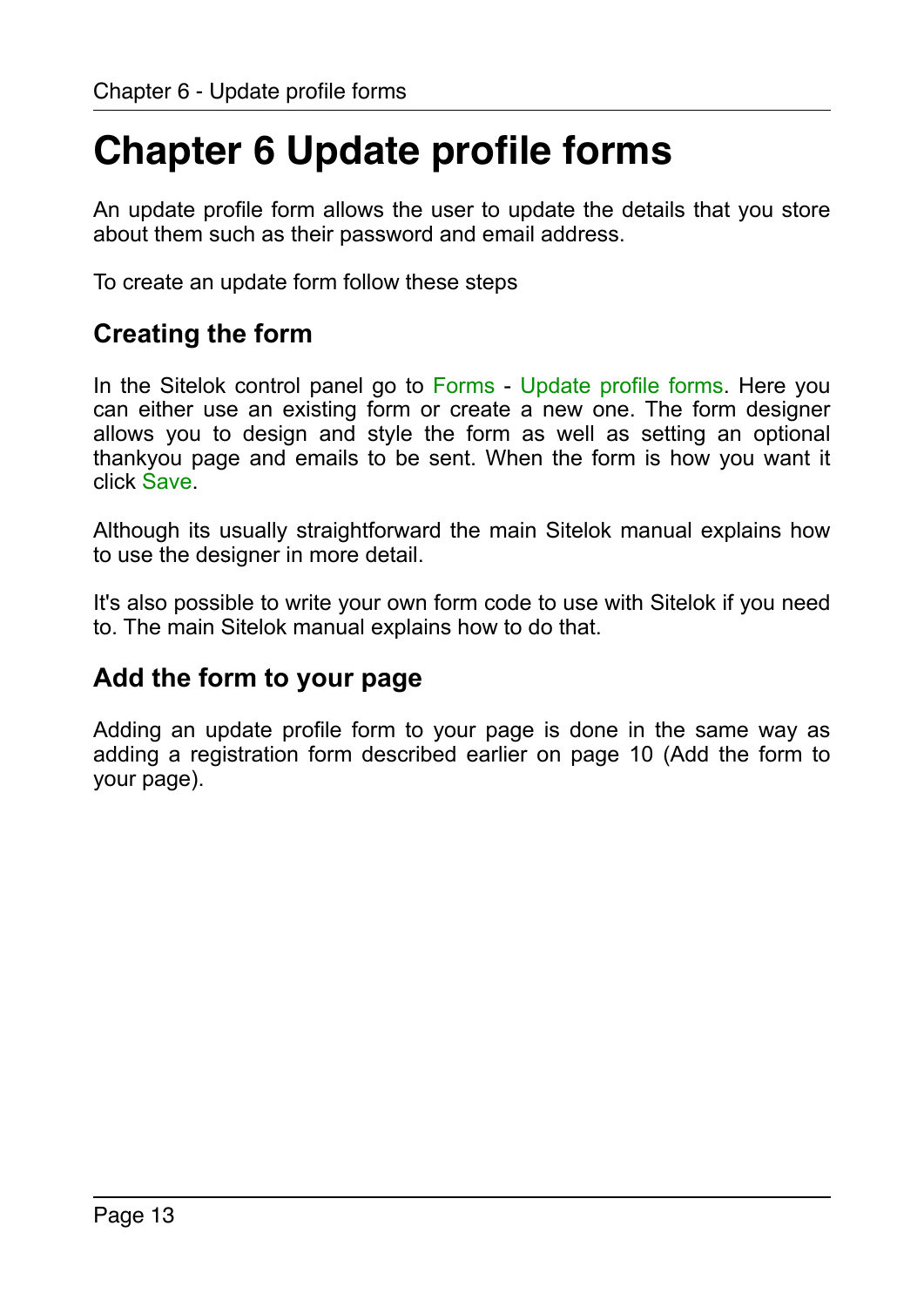# <span id="page-13-0"></span>**Chapter 7 Login forms**

Sitelok has two ways for users to login. The simplest is the login form (login template) that appears if a user tries to visit a secured page and haven't yet logged in. The default login form that appears can be styled in Forms - Default Login form style or can be replaced by your own custom login template (see the main Sitelok manual for details).

Often the default login form is all that is needed as you can create a login link on your site that simply links to a secured page or to /slpw/login.php to force the login form to appear when necessary. However in some cases you may prefer to have a login form on one or more of your pages and this can be done as follows.

### <span id="page-13-1"></span>**Creating the form**

In the Sitelok control panel go to Forms - Login forms. Here you can either use an existing form or create a new one. The form designer allows you to design and style the form as well as setting optional features such as captcha and forgotten password. When the form is how you want it click Save.

Although its usually straightforward the main Sitelok manual explains how to use the designer in more detail.

It's also possible to write your own form code to use with Sitelok if you need to. The main Sitelok manual explains how to do that.

### <span id="page-13-2"></span>**Add the form to your page**

Adding a login form to your page is done in the same way as adding a registration form described earlier on page 10 (Add the form to your page).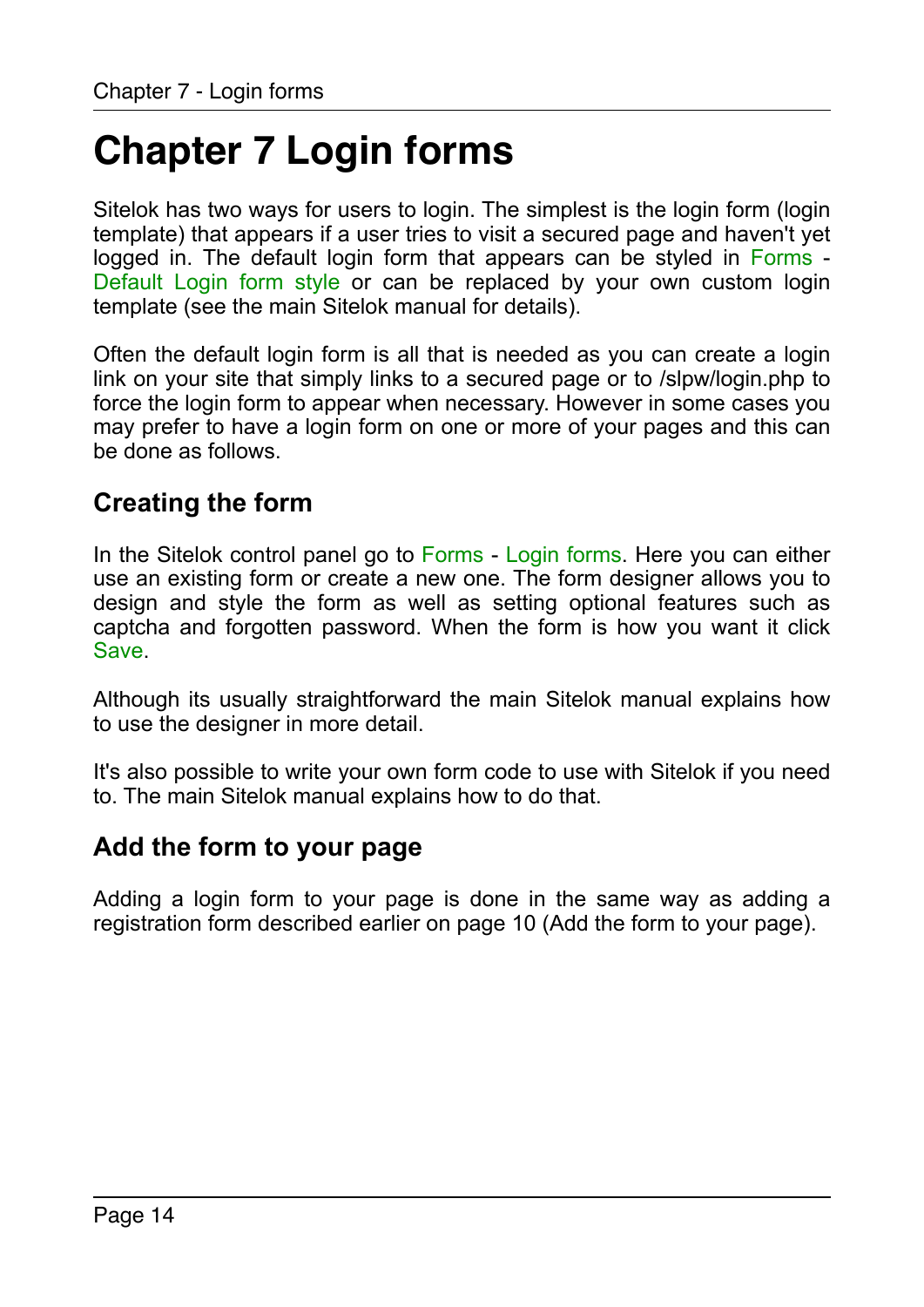# <span id="page-14-0"></span>**Chapter 8 Contact forms**

Contact forms allow users to send you emails with optional attachments. You integrate the contact form with Sitelok so that you can show or hide fields depending on whether the user is logged in as a member or just a visitor. You can also pre-fill fields with data from a users Sitelok data.

To create an update form follow these steps

### <span id="page-14-1"></span>**Creating the form**

In the Sitelok control panel go to Forms - Contact forms. Here you can either use an existing form or create a new one. The form designer allows you to design and style the form as well as setting the email templates to use and other settings. When the form is how you want it click Save.

Although its usually straightforward the main Sitelok manual explains how to use the designer in more detail.

### <span id="page-14-2"></span>**Add the form to your page**

Adding a contact form to your page is done in the same way as adding a registration form described earlier on page 10 (Add the form to your page).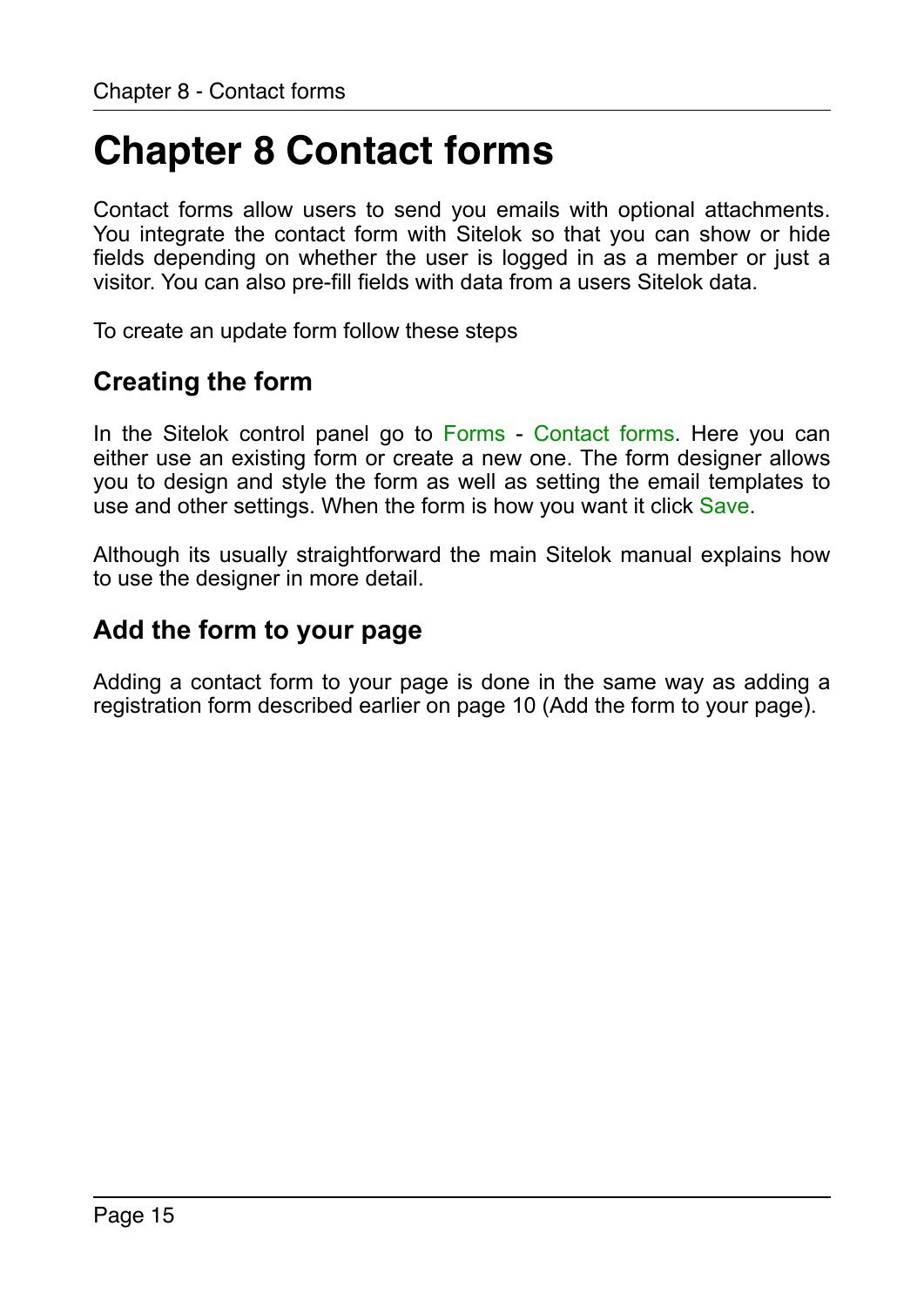# <span id="page-15-0"></span>**Chapter 9 Download links**

Sitelok can secure download links so that they only work for logged in users and can't be shared.

## <span id="page-15-1"></span>**Storing your files**

If you want to secure downloads using Sitelok you should store the files in the file folder created during installation. This will have a name like slfiles xxxx and won't be found by search engines, robots or hackers. You can find the folder name by going to Tools - Configuration - Download paths. You can also setup alternative file locations and use Amazon S3 if you wish.

### <span id="page-15-2"></span>**Creating a download link**

You can add a download link in your page by using the following snippet as the hyperlink.

<?php siteloklink('testfile.zip',1); ?>

changing the filename as required (no path needed).